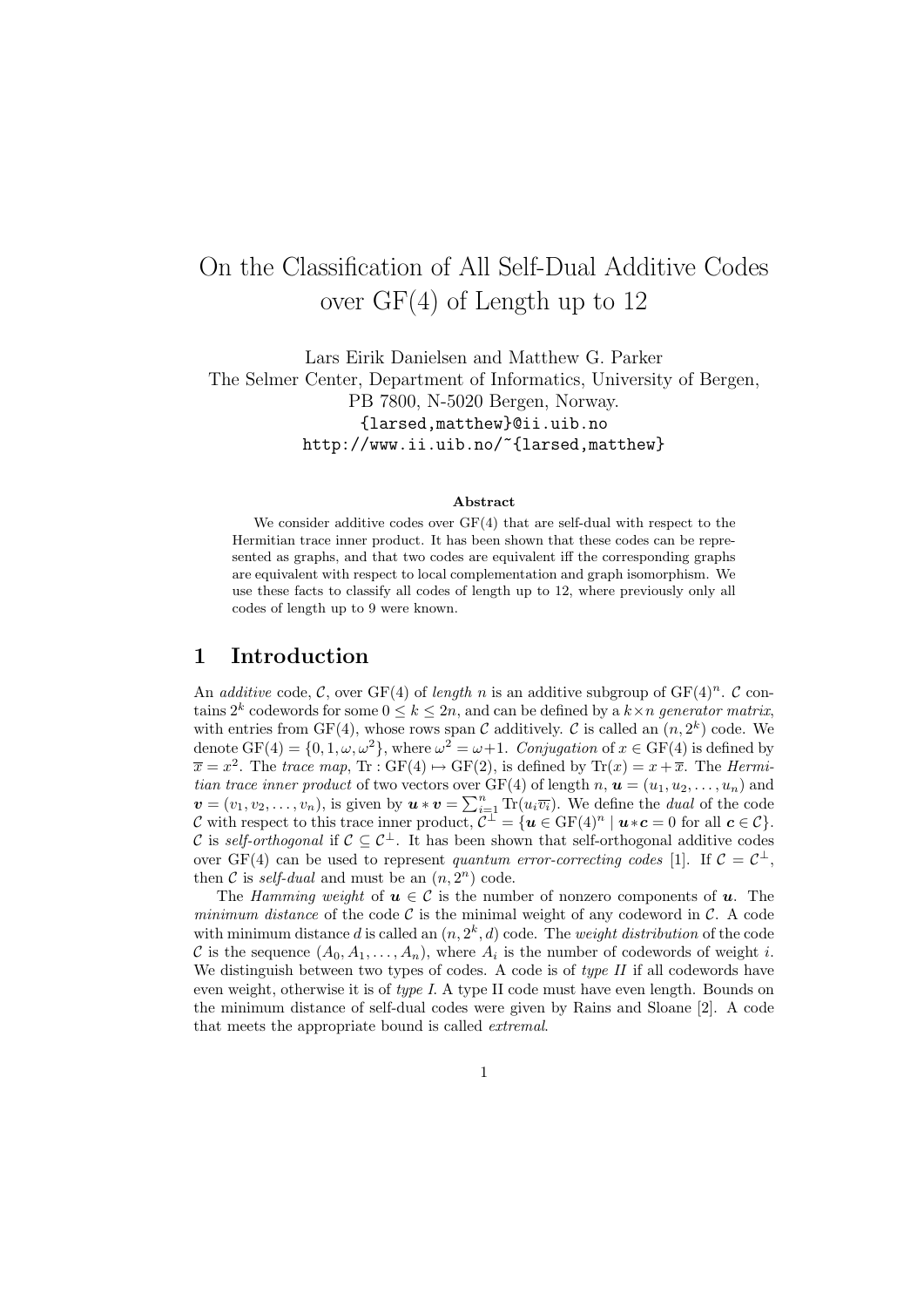Two self-dual additive codes over  $GF(4)$ ,  $C$  and  $C'$ , are equivalent iff the codewords of  $\mathcal C$  can be mapped onto the codewords of  $\mathcal C'$  by a map that must consist of a permutation of coordinates (columns of the generator matrix), followed by multiplication of coordinates by nonzero elements from GF(4), followed by possible conjugation of coordinates. For a code of length n, there is a total of  $6<sup>n</sup>n!$  such maps. Those maps that map C to C make up the automorphism group of C, denoted Aut(C). The number of distinct codes equivalent to C is then given by  $\frac{6^n n!}{|\text{Aut}(\mathcal{C})|}$ . By summing the sizes of all equivalence classes, we find the total number of distinct codes of length n, denoted  $T_n$ . It was shown by Höhn [3] that  $T_n$  is also given by the mass formula,

$$
T_n = \prod_{i=1}^n (2^i + 1) = \sum_{\mathcal{C}} \frac{6^n n!}{|\operatorname{Aut}(\mathcal{C})|},\tag{1}
$$

where the sum is over all equivalence classes.

All self-dual additive codes over  $GF(4)$  of length n have previously been classified, up to equivalence, by Calderbank et al. [1] for  $n \leq 5$ , by Höhn [3] for  $n \leq 7$ , by Hein et al. [4] for  $n \leq 7$ , and by Glynn et al. [5] for  $n \leq 9$ . Höhn [3] also classified all type II codes of length 8. Gaborit et al. [6] classified all extremal codes of length 8, 9, 11, and 12. Bachoc and Gaborit [7] classified all extremal type II codes of length 10.

# 2 Graph Representation

A graph is a pair  $G = (V, E)$  where V is a set of vertices, and  $E \subseteq V \times V$  is a set of edges. A graph with n vertices can be represented by an  $n \times n$  adjacency matrix Γ, where  $γ_{ij} = 1$  if  $\{i, j\} \in E$ , and  $γ_{ij} = 0$  otherwise. We will only consider *simple* undirected graphs whose adjacency matrices are symmetric with all diagonal elements being 0. The *neighbourhood* of  $v \in V$ , denoted  $N_v \subset V$ , is the set of vertices connected to v by an edge. The *induced subgraph* of G on  $W \subseteq V$  contains vertices W and all edges from  $E$  whose endpoints are both in  $W$ . The *complement* of  $G$  is found by replacing E with  $V \times V - E$ , i.e., the edges in E are changed to non-edges, and the non-edges to edges. Two graphs  $G = (V, E)$  and  $G' = (V, E')$  are *isomorphic* iff there exists a permutation  $\pi$  of V such that  $\{u, v\} \in E \iff \{\pi(u), \pi(v)\} \in E'$ . A path is a sequence of vertices,  $(v_1, v_2, \ldots, v_i)$ , such that  $\{v_1, v_2\}, \{v_2, v_3\}, \ldots, \{v_{i-1}, v_i\} \in E$ . graph is connected if there is a path from any vertex to any other vertex in the graph.

**Definition 1.** A graph code is an additive code over  $GF(4)$  that has a generator matrix of the form  $C = \Gamma + \omega I$ , where I is the identity matrix and  $\Gamma$  is the adjacency matrix of a simple undirected graph.

A graph code is always self-dual, since its generator matrix has full rank over GF(2) and  $C^T\overline{C}$  only contains entries from GF(2) whose traces must be zero. This construction for self-dual additive codes over GF(4) has also been used by Tonchev [8].

**Theorem 2.** Every self-dual additive code over  $GF(4)$  is equivalent to a graph code.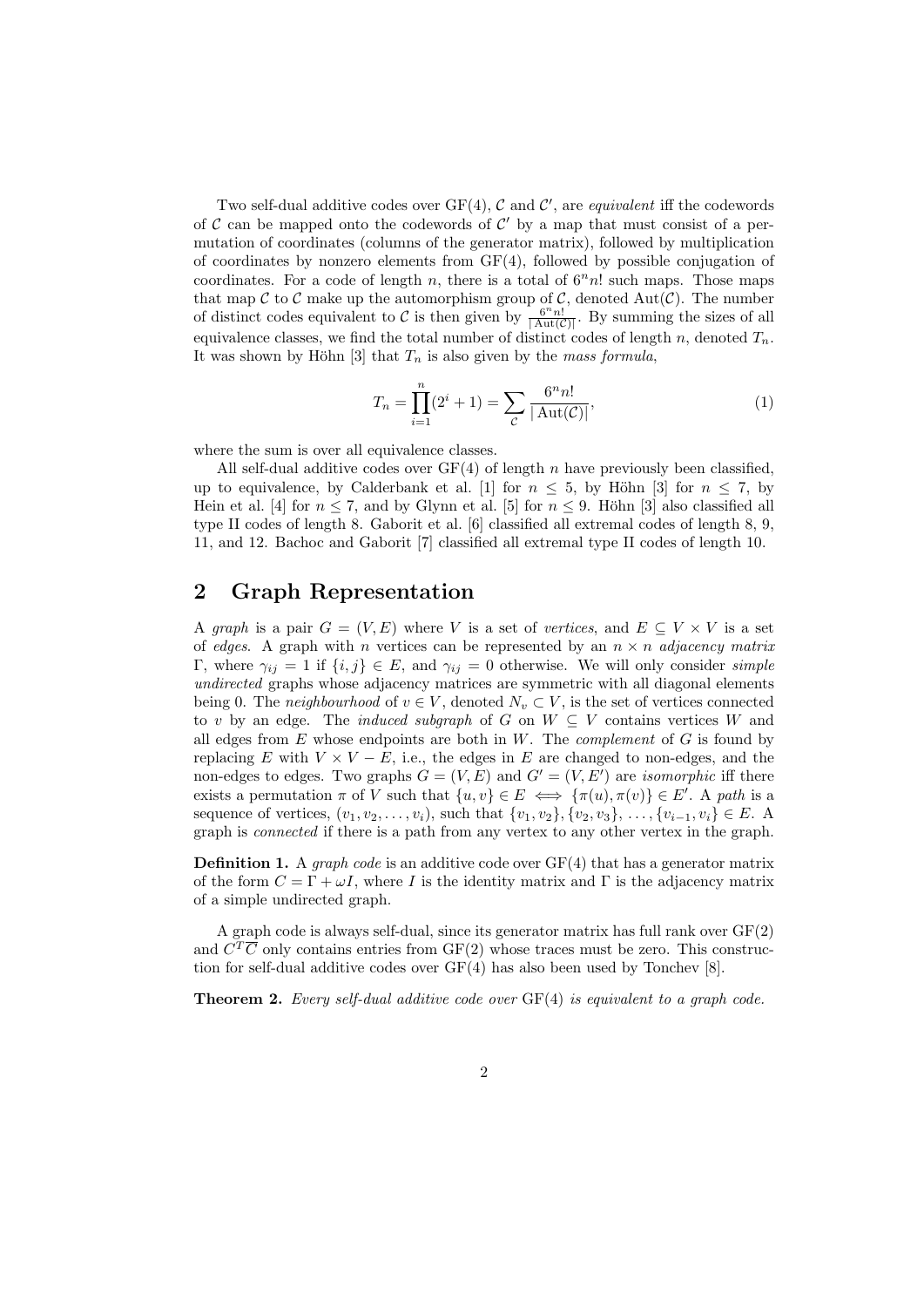Theorem 2 was first proved by Bouchet [9] in the context of isotropic systems, and later by Schlingemann [10] in terms of quantum stabilizer states. It can be shown that isotropic systems, quantum stabilizer states, and self-dual additive codes over GF(4) are equivalent objects. Proofs of Theorem 2 have also been given by Grassl et al. [11], by Glynn et al. [5, 12], and by Van den Nest et al. [13].

**Definition 3.** Given a graph  $G = (V, E)$  and a vertex  $v \in V$ , let  $N_v \subset V$  be the neighbourhood of v. Local complementation (LC) on v transforms  $G$  into  $G^v$ . To obtain  $G^v$ , we replace the induced subgraph of G on  $N_v$  by its complement.

**Theorem 4.** Two self-dual additive codes over  $GF(4)$ ,  $C$  and  $C'$ , with graph represen $tations G and G', are equivalent iff there is a finite sequence of not necessarily distinct$ vertices  $(v_1, v_2, \ldots, v_i)$ , such that  $(((G^{v_1})^{v_2})^{v_1})^{v_i}$  is isomorphic to  $G'$ .

Bouchet [9] first proved Theorem 4 in terms of isotropic systems. The same result was discovered by Van den Nest et al. [13] in terms of quantum stabilizer states, and by Glynn et al. [5, 12] using finite geometry.

# 3 Classification

**Definition 5.** The LC orbit of a graph G is the set of all non-isomorphic graphs that can be obtained by performing any sequence of LC operations on  $G$ .

The LC orbit of a graph can easily be generated by a recursive algorithm. We have used the program nauty (http://cs.anu.edu.au/~bdm/nauty/) to check for graph isomorphism.

Let  $G_n$  be the set of all non-isomorphic simple undirected connected graphs on n vertices. Connected graphs correspond to indecomposable codes. A code is decomposable if it can be written as the *direct sum* of two smaller codes. For example, let  $C$  be an  $(n, 2^n, d)$  code and C' an  $(n', 2^{n'}, d')$  code. The direct sum,  $C \oplus C' = \{u \mid |v| \mid u \in C, v \in C\}$  $\mathcal{C}'$ , where  $\parallel$  means concatenation, is an  $(n+n', 2^{n+n'}, \min\{d, d'\})$  code. It follows that all decomposable codes of length  $n$  can be classified easily once all indecomposable codes of length less than n are known.

The set of all distinct LC orbits of connected graphs on  $n$  vertices is a partitioning of  $G_n$  into  $i_n$  disjoint sets.  $i_n$  is also the number of indecomposable self-dual additive codes over GF(4) of length n, up to equivalence. Let  $L_n$  be a set containing one representative from each LC orbit of connected graphs on  $n$  vertices. We have devised several algorithms [14] for classifying codes by finding such sets of representatives. The simplest approach is to start with the set  $G_n$  and partition it into LC orbits. A more efficient technique was described by Glynn et al. [5]. Let the  $2<sup>n</sup> - 1$  extensions of a graph on  $n$  vertices be formed by adding a new vertex and joining it to all possible combinations of at least one of the old vertices. The set  $E_n$ , containing  $i_{n-1}(2^{n-1}-1)$ graphs, is formed by making all possible extensions of all graphs in  $L_{n-1}$ .

**Theorem 6.**  $L_n \subset E_n$ , i.e., the set  $E_n$  will contain at least one representative from each LC orbit of connected graphs on n vertices.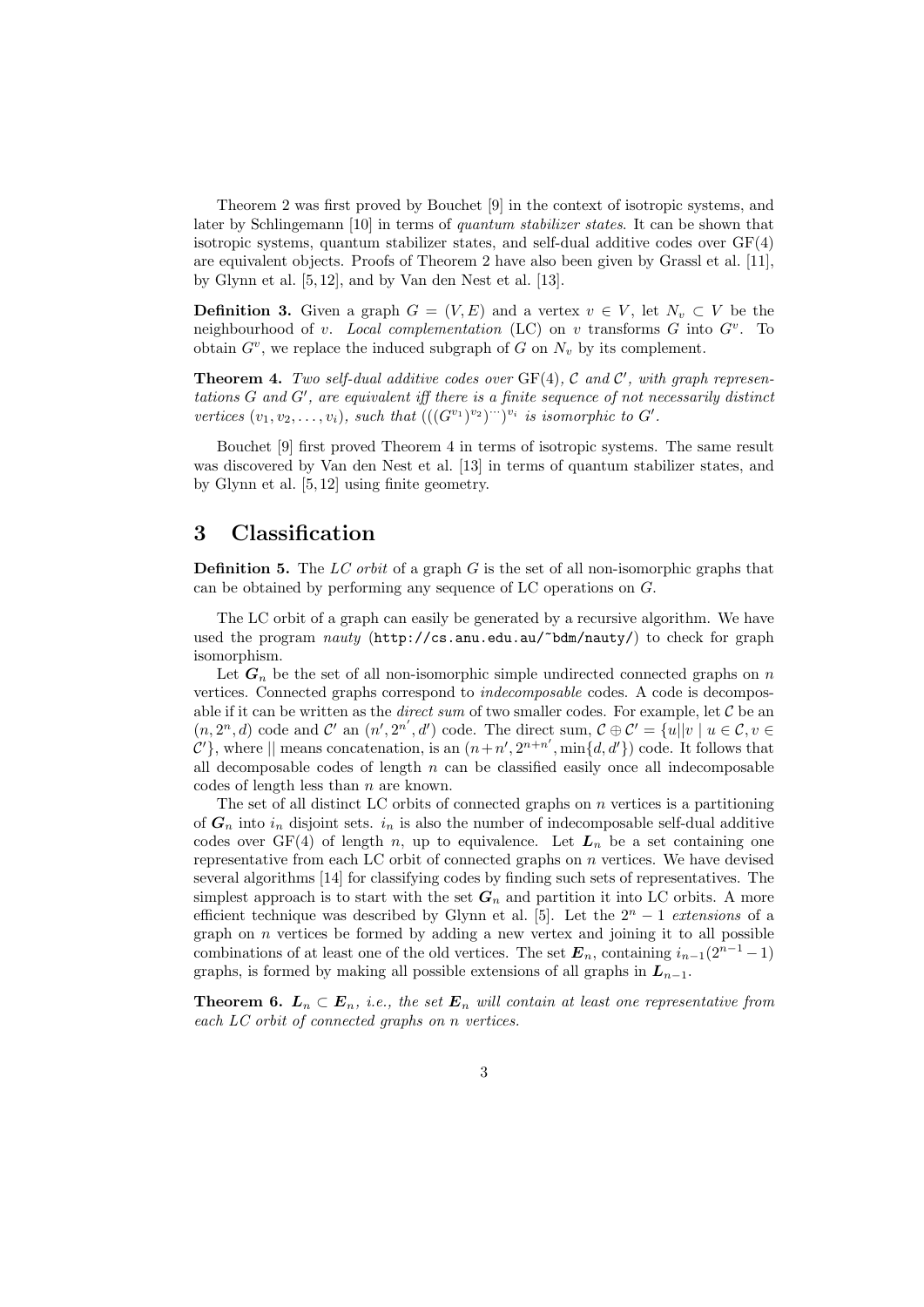Table 1: Number of Indecomposable  $(i_n)$  and Possibly Decomposable  $(t_n)$  Self-Dual Additive Codes over  $GF(4)$  of Length n

|  |  |  |  |  | $n \begin{pmatrix} 1 & 2 & 3 & 4 & 5 & 6 & 7 & 8 & 9 & 10 & 11 \end{pmatrix}$ |                                                                                                                                 |
|--|--|--|--|--|-------------------------------------------------------------------------------|---------------------------------------------------------------------------------------------------------------------------------|
|  |  |  |  |  |                                                                               | $\begin{array}{ c ccccc } \hline i_n & 1 & 1 & 1 & 2 & 4 & 11 & 26 & 101 & 440 & 3,132 & 40,457 & 1,274,068 \hline \end{array}$ |
|  |  |  |  |  |                                                                               | $t_n$   1 2 3 6 11 26 59 182 675 3,990 45,144 1,323,363                                                                         |

Table 2: Number of Indecomposable Self-Dual Additive Codes over  $GF(4)$  of Length n and Minimum Distance d

| $d \backslash n$ |  | $\overline{4}$ | 5 | 6   | 7              | 8   | 9   | 10    |        | 12        |
|------------------|--|----------------|---|-----|----------------|-----|-----|-------|--------|-----------|
| $\overline{2}$   |  | $\mathcal{D}$  | 3 | 9   | 22             | 85  | 363 | 2,436 | 26,750 | 611,036   |
| 3                |  |                |   |     | $\overline{4}$ | 11  | 69  | 576   | 11.200 | 467,513   |
| 4                |  |                |   |     |                | 5   | 8   | 120   | 2,506  | 195,455   |
| 5                |  |                |   |     |                |     |     |       |        | 63        |
| 6                |  |                |   |     |                |     |     |       |        |           |
| Total            |  | $\overline{2}$ | 4 | -11 | 26             | 101 | 440 | 3,132 | 40,457 | 1,274,068 |

The set  $E_n$  will be much smaller than  $G_n$ , so it will be more efficient to search for a set of LC orbit representatives within  $E_n$ . It is also desirable to partition the set  $\mathbf{E}_n$  such that graphs in two different partitions are guaranteed to be inequivalent. We can then consider each partition independently, which reduces the amount of memory required and allow for parallel processing. To do this, we must have some property that is invariant over the LC orbit and that can be calculated quickly.

The special form of the generator matrix of a graph code makes it easier to find the number of codewords of weight  $i < n$ . If C is generated by  $C = \Gamma + \omega I$ , then any codeword formed by adding  $i$  rows of  $C$  must have weight at least  $i$ . This means that we can find the *partial weight distribution* of  $\mathcal{C}, (\mathcal{A}_0, \mathcal{A}_1, \ldots, \mathcal{A}_i)$ , for some  $j < n$ , by only considering codewords formed by adding  $j$  or fewer rows of  $C$ . We calculate the partial weight distribution, for a suitable choice of  $j$ , of all codes corresponding to graphs in  $E_n$ . We then partition  $E_n$  such that graphs corresponding to codes with the same partial weight distribution are in the same partition.

Using the described techniques, and a parallel cluster computer, we were able to classify all self-dual additive codes over  $GF(4)$  of length up to 12. The results have been verified by calculating the sizes of the automorphism groups of all codes, and then checking that the mass formula defined by Eq. (1) gives the correct values. Table 1 gives the values of  $i_n$ , the number of distinct LC orbits of connected graphs on n vertices, which is also the number of inequivalent indecomposable codes of length  $n$ . The total number of inequivalent codes,  $t_n$ , is easily derived from the numbers  $i_n$ . The values of  $i_n$  and  $t_n$  can also be found as sequences A090899 and A094927 in The On-Line Encyclopedia of Integer Sequences [15]. Table 2 lists the numbers of indecomposable codes by minimum distance, and Table 3 lists the numbers of type II codes by minimum distance. A database containing one representative from each LC orbit, with information about orbit size, weight distribution, etc., is available at http: //www.ii.uib.no/~larsed/vncorbits/.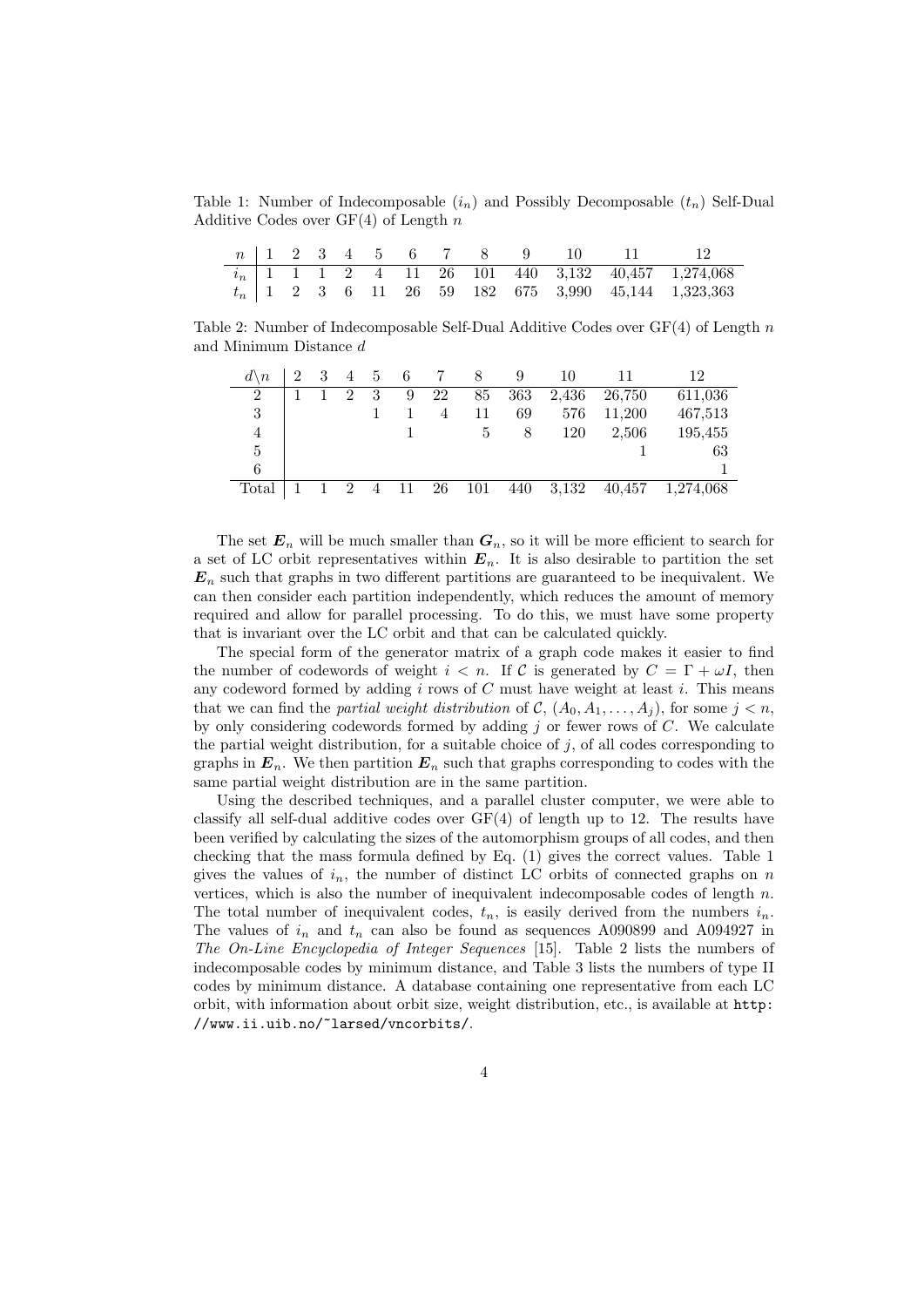Table 3: Number of Indecomposable (Possibly Decomposable) Type II Self-Dual Additive Codes over  $GF(4)$  of Length n and Minimum Distance d

| $d \backslash n$ |      |      |                        | 10       |                                                              |
|------------------|------|------|------------------------|----------|--------------------------------------------------------------|
| $\overline{2}$   | 1(1) |      | $1(2)$ $3(5)$ $11(18)$ | 84 (109) | 2,133(2,285)                                                 |
|                  |      | 1(1) | 3(3)                   | 19(19)   | (793)<br>792                                                 |
|                  |      |      |                        |          |                                                              |
|                  |      |      |                        |          | Total   1 (1) $1(2)$ 4 (6) $14(21)$ 103 (128) $2,926(3,079)$ |

# 4 Conclusions

By using graph representation and equivalence via local complementation, we have classified all additive codes over  $GF(4)$  of length up to 12 that are self-dual with respect to the Hermitian trace inner product. Using this method to classify all codes of length 13 is not feasible with the available computational resources.

An interesting problem, posed by Höhn  $[3]$ , is to find the smallest code with trivial automorphism group, i.e., automorphism group of size 1. We find that there is no such code of length up to 8, but there is a single code of length 9 with trivial automorphism group. The smallest type II code with trivial automorphism group has length 12.

The graph representation of a self-dual additive code over  $GF(4)$  can also give information about the properties of the code. Tonchev [8] showed that strongly regular graphs give rise to interesting codes. In particular, codes represented by the strongly regular Paley graphs are well-known quadratic residue codes. We have shown that many extremal and optimal codes can be represented by *nested regular graphs* [14, 16]. Glynn [5] showed that the minimum distance of a code is equal to one plus the minimum vertex degree over all graphs in the corresponding LC orbit. We have shown that the LC orbit corresponding to a code with high minimum distance only contains graphs with small *independent sets* [14, 16].

Acknowledgement We would like to thank Philippe Gaborit for his helpful comments.

# References

- [1] A. R. Calderbank, E. M. Rains, P. M. Shor, and N. J. A. Sloane, Quantum error correction via codes over  $GF(4)$ , IEEE Trans. Inform. Theory 44 (4) (1998) 1369– 1387, arXiv:quant-ph/9608006.
- [2] E. M. Rains and N. J. A. Sloane, Self-dual codes, in: Handbook of Coding Theory, North-Holland, Amsterdam, 1998, pp. 177–294, arXiv:math.CO/0208001.
- [3] G. Höhn, Self-dual codes over the Kleinian four group,  $Math. Ann. 327 (2) (2003)$ 227–255, arXiv:math.CO/0005266.